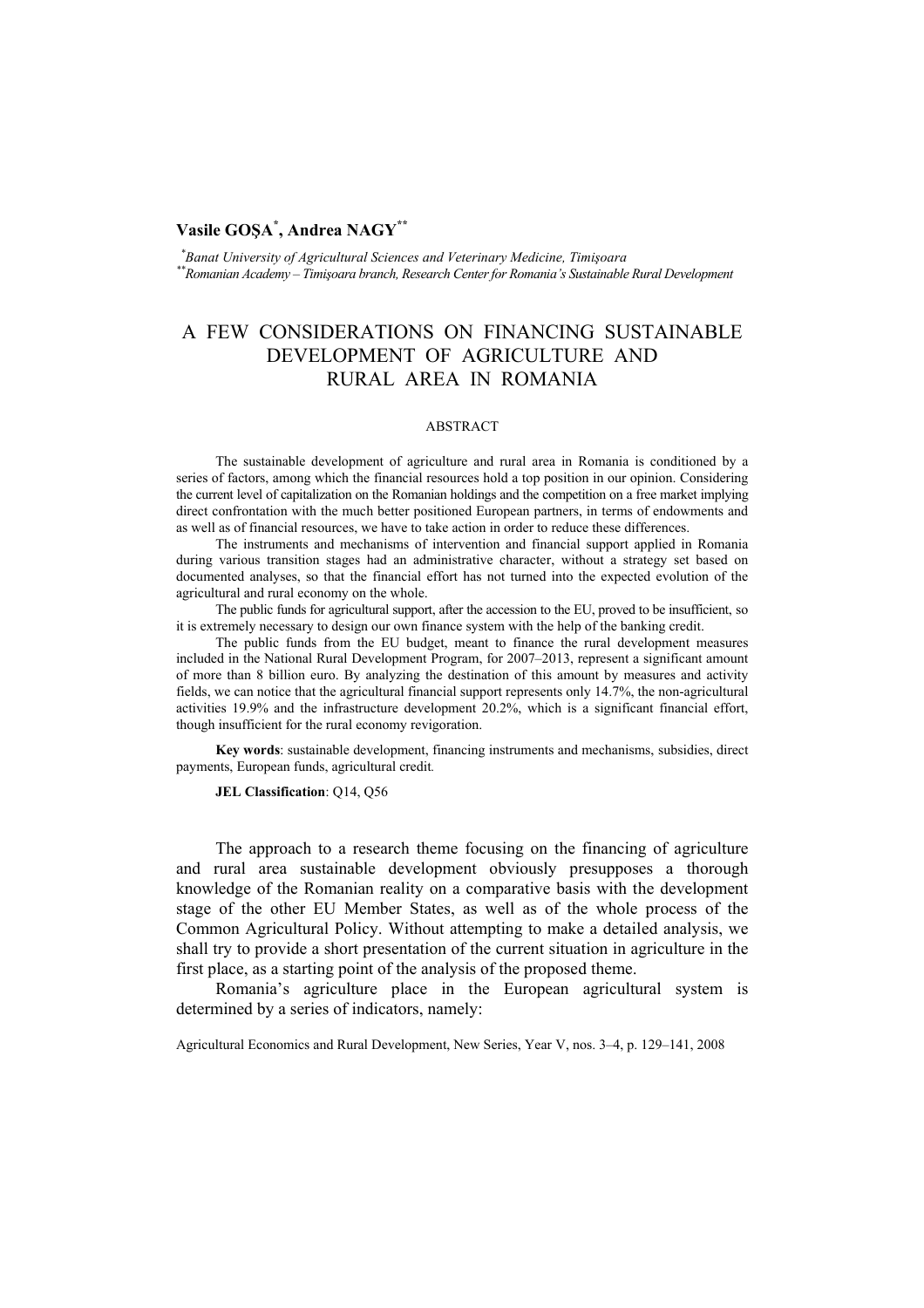– the average farm size in Romania is 3.6 ha, compared to 26.9 ha in EU–15, 20.4 ha in EU–25 or 15.0 ha in EU–27;

– the economic farm size is 1.1 ESU in Romania, compared to 22.7 ESU in EU–15, 15.1 ESU in EU–25, 10.5 ESU in EU–27, being on the last place in the European Union from this point of view;

– the technical endowment of the agricultural holdings in Romania is much under the level of the average endowment level in the European Union, with 18 tractors per 1000 ha, compared to 112 in EU–15, 92.7 in EU–25 or 86.4 in EU–27;

– the intermediary consumptions, mainly of chemical fertilizers, also place Romania on the last positions, with an average consumption of 35 kg active substance/arable ha compared to 151 kg active substance/ha in EU–27;

– the gross value added per hectare in Romania is 359 euro compared to 1002 euro in EU–27.

All these indicators reveal that Romania's agriculture finds itself in an extremely difficult situation in the context of competition on the free market of agri-food products at the European Union level.

#### **1. Budgetary support to agriculture in the pre-accession period**

In the period of transition to the market economy, the instruments and mechanisms of budgetary support to Romanian agriculture were different from one period to another; their analysis reveals both the lack of a coherent and stable legal and institutional framework having in view the application of certain adequate support mechanisms and the rational management of budget resources, as well as serious drawbacks with regard to the organization of agricultural markets. The data collected from the budgetary execution of the Ministry of Agriculture and Rural Development reflects the financial effort made to support the agricultural sector:

|       | Financial support from the state budget in the period 1991-2006 |       |  |  |  |  |
|-------|-----------------------------------------------------------------|-------|--|--|--|--|
| Years | Million RON current prices   Million ECU-EURO equivalent        |       |  |  |  |  |
| 1991  | 1.6                                                             | 187.9 |  |  |  |  |
| 1992  | 16.4                                                            | 409.7 |  |  |  |  |
| 1993  | 35.7                                                            | 404.2 |  |  |  |  |
| 1994  | 68.2                                                            | 346.6 |  |  |  |  |
| 1995  | 134.4                                                           | 511.3 |  |  |  |  |
| 1996  | 217.8                                                           | 564.0 |  |  |  |  |
| 1997  | 303.3                                                           | 374.8 |  |  |  |  |
| 1998  | 359.3                                                           | 359.7 |  |  |  |  |
| 1999  | 370.3                                                           | 227.2 |  |  |  |  |
| 2000  | 731.1                                                           | 366.4 |  |  |  |  |
| 2001  | 935.8                                                           | 366.5 |  |  |  |  |
| 2002  | 950.2                                                           | 304.0 |  |  |  |  |
| 2003  | 1,306.9                                                         | 348.0 |  |  |  |  |
| 2004  | 2,033.4                                                         | 501.7 |  |  |  |  |
| 2005  | 1,914.9                                                         | 528.5 |  |  |  |  |
| 2006  | 1,886.1                                                         | 535.1 |  |  |  |  |

*Table 1* 

Source: Annual accounts of budgetary execution designed by MARD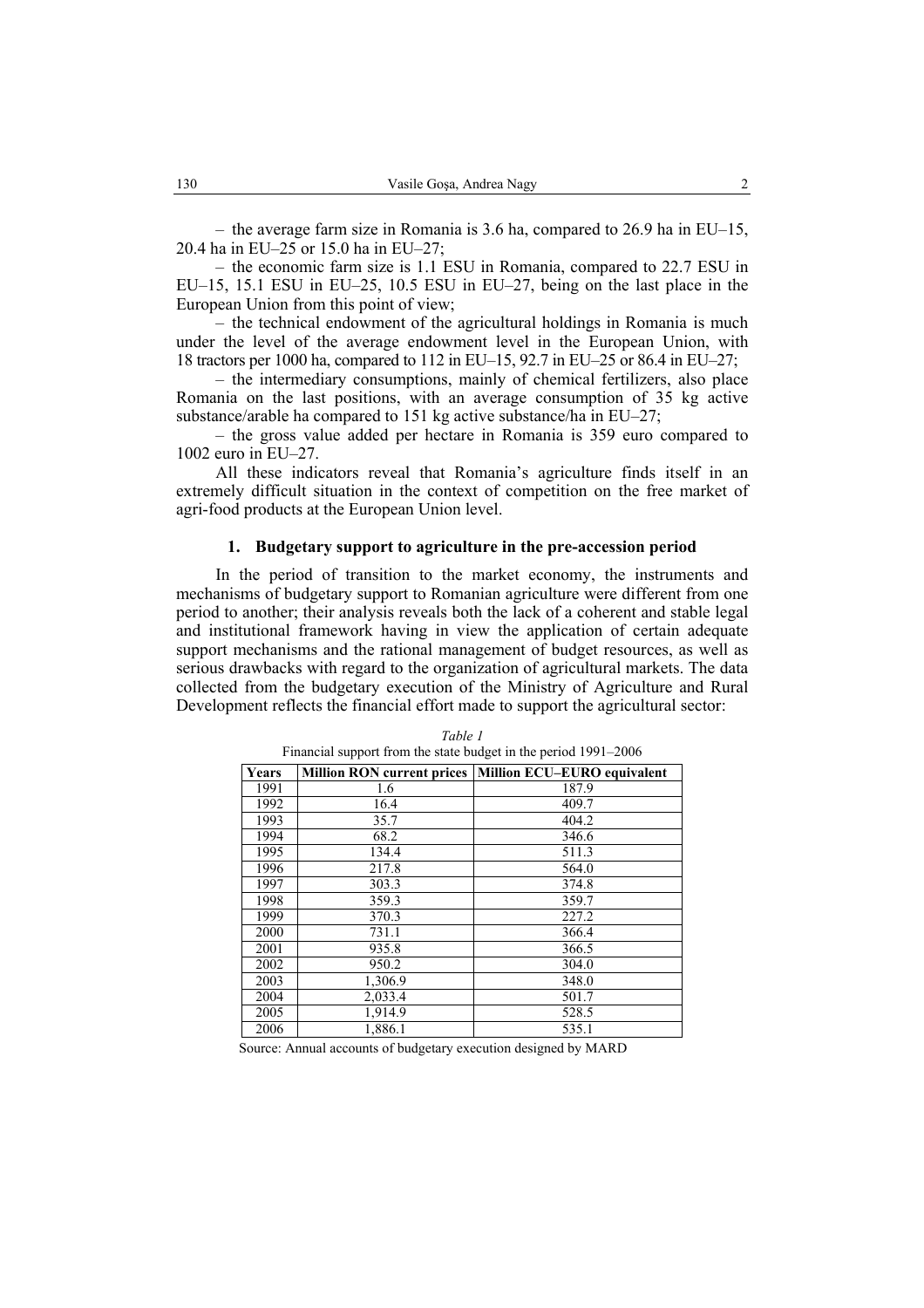

Figure 1. Financial support from the state budget in the period 1991–2006.

Although certain changes were produced with regard to the national payment schemes getting compatible with the European schemes, we consider that none of the schemes applied in this period was conform to those stipulated in the European Union regulations. The different norms and methodologies applied, in the absence of a common framework with unitary informatics applications, have generated bureaucratic procedures with quite an impressive number of documents and many institutions involved in this process.

The entire period of changes, which started in 1990 in the field of land ownership and of financial support schemes, may be assessed as a mixture of contrary, hesitating, anomalous and bureaucratic methods, measures and attitudes, which actually resulted in a huge waste of resources from a budget that has been quite insufficient for a real and sustainable development of Romanian agriculture and rural areas.

## **2. Agricultural finance perspectives in the post-accession period through the direct payment scheme from European and national funds**

The agricultural finance perspectives through the **direct payment scheme from European and national funds** cannot bring great hope to us at present; on the contrary, from our point of view, they should make us aware of the absolutely alarming reality, determined by the current condition of the Romanian agriculture compared to that in the other EU Member States, by the Single Market requirements, by the problems generated by the conditionality factors and by the financial allocations level expected for agriculture.

The analysis of the Romanian agriculture performance (average yields, agricultural output value, total value added or value added per person employed in agriculture) proves that our country is positioned at the level of 30–40% of the average EU–15 level, while the value of direct payments is much lower compared to other countries.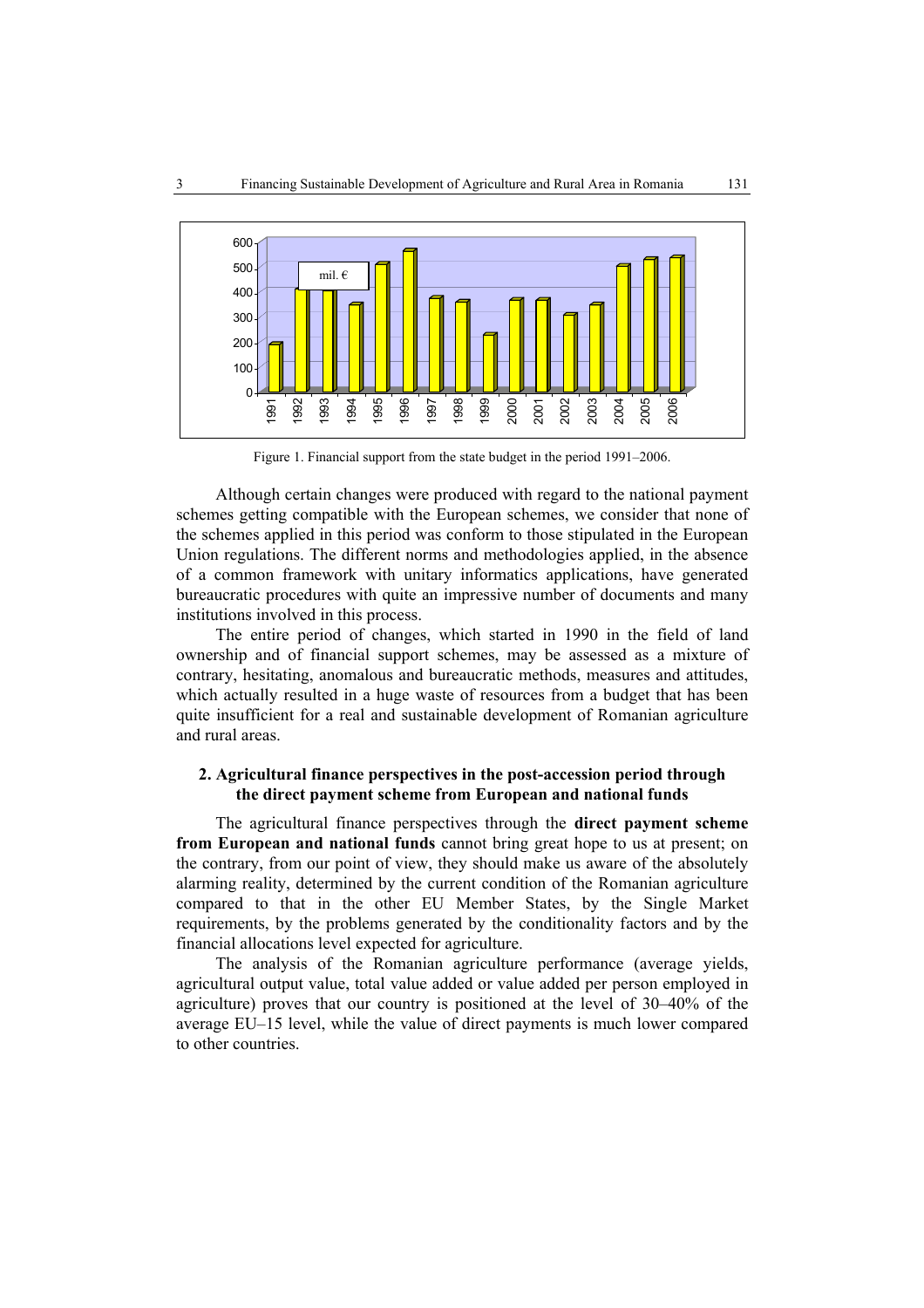For comparison purposes with some of the EU Member States that joined the European Union in 2004, as well as with the EU–15 average, we present the predicted value of direct payments per arable hectare in Table 2.

| Table 2                                                                           |
|-----------------------------------------------------------------------------------|
| Comparative situation of area payments from the EU budget and the national budget |

|                   |           |       |       |       |       |       |       | $-\epsilon$ /ha – |
|-------------------|-----------|-------|-------|-------|-------|-------|-------|-------------------|
| <b>Countries</b>  | Reference | Year  | Year  | Year  | Year  | Year  | Year  | Year              |
|                   | vield     | ı     | П     | Ш     | IV    | V     | VI    | VП                |
|                   | t/ha      |       |       |       |       |       |       |                   |
| Czech Republic    | 4.20      | 145.7 | 159.0 | 172.2 | 185.5 | 212.0 | 238.5 | 265.0             |
| Hungary           | 4.73      | 149.5 | 161.0 | 174.3 | 208.6 | 238.4 | 268.2 | 298.0             |
| Poland            | 3.00      | 104.0 | 113.4 | 122.9 | 132.3 | 151.2 | 170.1 | 189.0             |
| Slovakia          | 4.06      | 140.8 | 153.6 | 166.4 | 179.2 | 204.8 | 230.4 | 256.0             |
| $EU-10$           | 4.00      | 138.6 | 151.2 | 163.8 | 176.4 | 201.6 | 226.8 | 252.0             |
| $EU-15$           | 4.77      | 300.5 | 300.5 | 300.5 | 300.5 | 300.5 | 300.5 | 300.5             |
| $EU-10/EU-15, \%$ | 83.8      | 46.1  | 50.3  | 54.5  | 58.7  | 67.1  | 75.5  | 83.8              |
| Romania           | 2.65      | 91.8  | 100.2 | 108.5 | 116.9 | 133.6 | 150.3 | 167.0             |
| $RO/EU-10, %$     | 66.2      | 66.2  | 66.2  | 66.2  | 66.2  | 66.2  | 66.2  | 66.2              |
| $RO/EU-15, %$     | 55.6      | 30.5  | 33.3  | 36.1  | 38.9  | 44.5  | 50.0  | 55.6              |

Source: European Institute from Romania, Impact studies III, Study no. 6, and our own estimates for Romania

Note: – for EU–10, year I corresponds to the calendar year 2004, for Romania to 2007; for EU–10, year VII corresponds to the calendar year 2010, and for Romania to the calendar year 2013;

– EU–10: the group of 10 countries that joined the EU in 2004

The difference between the possible level of subsidies for the Romanian agriculture and the level of subsidies for the other EU Member States is quite obvious. The direct payments per arable ha will be 167  $\epsilon$ /ha, at the end of 2016, maybe 2013, if the Romanian complementary funds attached to direct payments is maintained at the maximum admitted level of 30% of the maximum due amount, compared to 252  $\epsilon$ /ha in EU–10 or 300.5  $\epsilon$ /ha in EU–15. Actually, the progressive allocation of direct payments in a percentage of 25% in the first year after the accession, 30% in the second year, 35% in the third year and 40% in the fourth year, followed by an average increase of 10% until 2016, determines an even higher negative differentiation between the financial support for the Romanian agriculture and the other EU Member States. While at present a farmer in EU–15 receives 300.5  $\epsilon$ /ha on the average, a Romanian farmer receives about 50  $\epsilon$ /ha, which represents only 16.7% of the funds allocated to farmers in the EU Old Member States, to reach the estimated value of 167  $\epsilon$ /ha (55.6% of the 300.5  $\epsilon$ /ha allocated for farmers in EU–15) only in the seventh year after the implementation.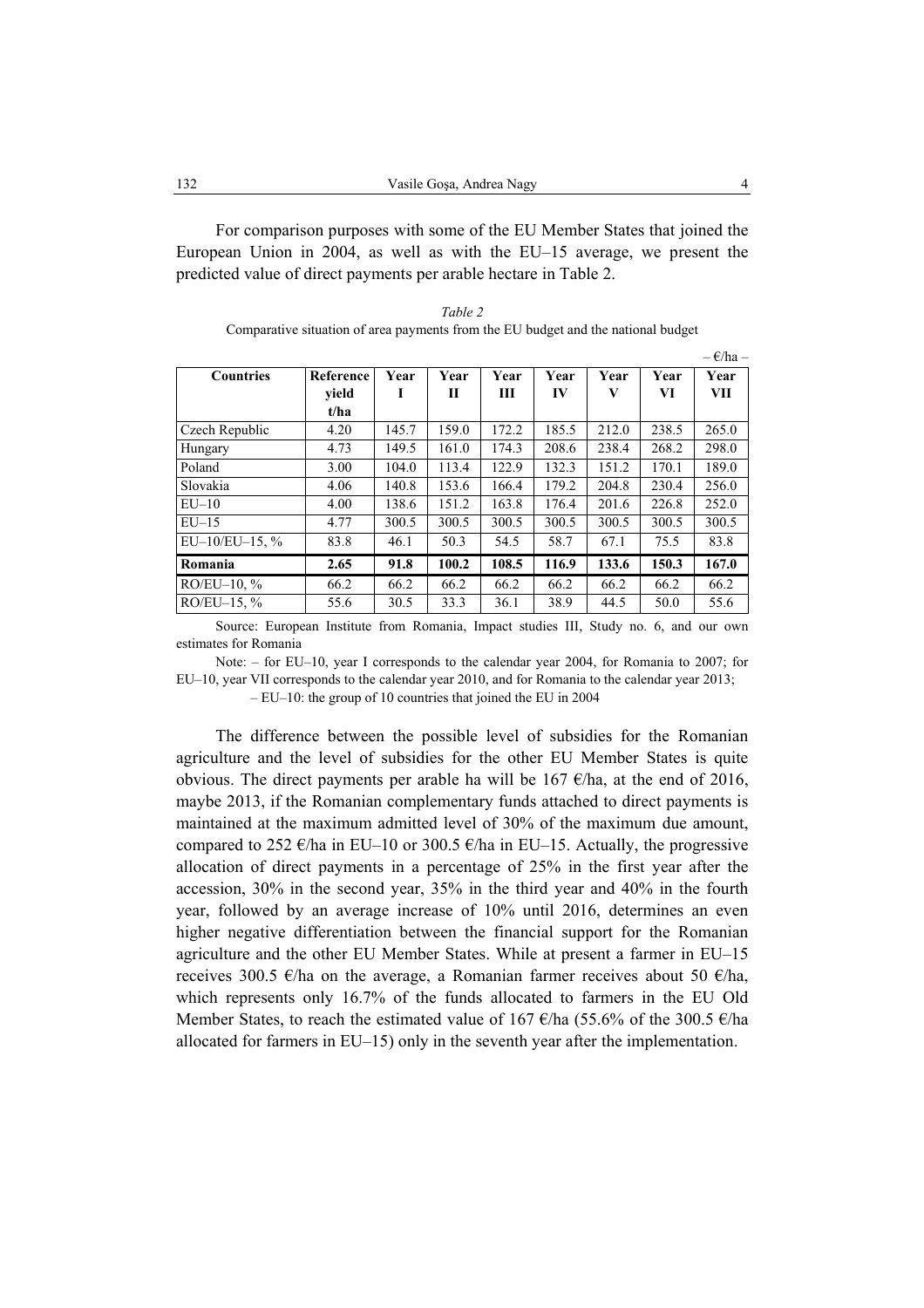## **3. Finance perspectives for the agricultural holdings from the rural development fund**

CAP implementation in Romania is supported by significant financial resources allocated from the EU budget and the national budget. The rural development support from the EU budget amounts to 8022.5 million euro, which represents a much more higher amount than the support level of the National Rural Development Programs from other countries (Table 3).

|                      | <b>Total</b>         | <b>Out of which</b> | % national                |              |
|----------------------|----------------------|---------------------|---------------------------|--------------|
| Country              | public<br>funds      | <b>EU</b> budget    | <b>National</b><br>budget | contribution |
| Poland               | 17,217.8             | 13,230.0            | 3,987.8                   | 23.16        |
| Italy                | 16,746.1             | 8,292.0             | 8,454.1                   | 50.48        |
| Germany              | 13,213.6             | 8,112.5             | 5,101.1                   | 38.60        |
| Romania              | 9,970.7              | 8,022.5             | 1.948.2                   | 19.53        |
| Spain                | 13,909.3             | 7,213.9             | 6,695.4                   | 48.13        |
| France               | 11,944.5             | 6,441.9             | 5,502.6                   | 46.06        |
| Portugal             | 4,972.7              | 3,929.3             | 1,043.4                   | 20.98        |
| Austria              | 7,822.2              | 3,911.4             | 3,910.8                   | 50.00        |
| Hungary              | $\overline{5,159.1}$ | 3,805.8             | 1,353.3                   | 26.23        |
| Greece               | 5,077.9              | 3,707.3             | 1,370.6                   | 26.99        |
| Czech Republic       | 3,615.8              | 2,815.5             | 800.3                     | 22.13        |
| Bulgaria             | 3,241.9              | 2,609.0             | 632.9                     | 19.52        |
| Ireland              | 4,298.7              | 2,339.9             | 1,958.8                   | 45.56        |
| Finland              | 6,682.6              | 2,079.9             | 4,602.7                   | 68.87        |
| Slovakia             | 2,562.5              | 1,969.4             | 593.1                     | 23.14        |
| <b>Great Britain</b> | $8,880.\overline{4}$ | 1,909.5             | 6,970.9                   | 78.50        |
| Sweden               | 3,917.1              | 1,825.6             | 2,091.5                   | 53.39        |
| Lithuania            | 2,260.3              | 1,743.3             | 517.0                     | 22.87        |
| Latvia               | 1,361.6              | 1,041.1             | 320.5                     | 23.53        |
| Slovenia             | 1,158.9              | 900.3               | 258.6                     | 22.31        |
| Estonia              | 924.8                | 714.6               | 210.2                     | 22.73        |
| Netherlands          | 973.0                | 486.5               | 486.5                     | 50.00        |
| Denmark              | 830.3                | 444.6               | 385.7                     | 46.45        |
| Belgium              | 1,144.5              | 418.6               | 725.9                     | 63.42        |
| Cyprus               | 325.0                | 162.5               | 162.5                     | 50.00        |
| Luxembourg           | 368.4                | 90.0                | 278.4                     | 75.57        |
| Malta                | 100.2                | 76.6                | 23.6                      | 23.55        |

*Table 3*  Size of rural development funds (2007–2013)

Source: Rural development in European Union, Statistical and economic information, Directorate General for Agriculture and Rural Development, Report 2007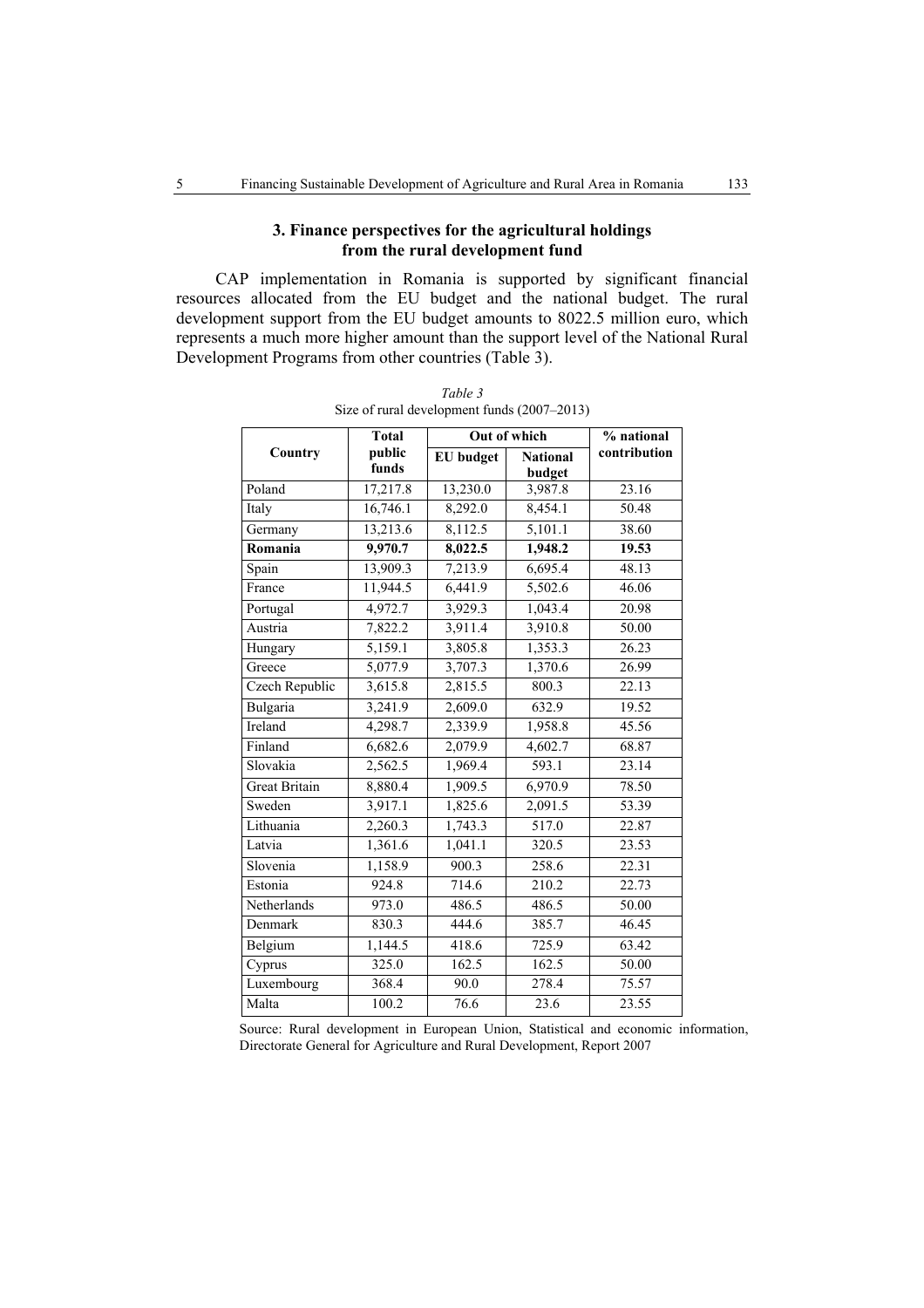In terms of size of the funds allocated from the EU budget, Romania is on the 4<sup>th</sup> position in total EU Member States, while in terms of total budgetary sources from the public budget (EU + national budget), Romania is only on the  $6<sup>th</sup>$  position, because of the low contribution of the national budget to these funds.



Figure 2. Size of rural development funds from the EU budget.

The percentage of national contribution to the rural development fund, of only 19.53%, place us, together with Bulgaria, on the last positions among the 27 Member States, which reveals the Romanian authorities' low interest in the sustainable rural development process. The national contribution to the constitution of public funds dedicated to rural development is much higher in the developed EU countries: 68.87% in Finland, 78.50% in Great Britain, 53.39% in Sweden, 63.42% in Belgium, 50.48% in Italy, 50.00% in Netherlands, etc.

For a more detailed analysis of the destination of financial resources, from the fund constituted in the presented variant, we propose a re-grouping of measures by **fields of allocation** rather than by priority axes, according to their direct economic implications, namely:

1. agricultural holdings;

- 2. non-agricultural activities;
- 3. economic valorization of forests;
- 4. infrastructure;
- 5. environment;
- 6. consultancy, vocational training and other indirect actions.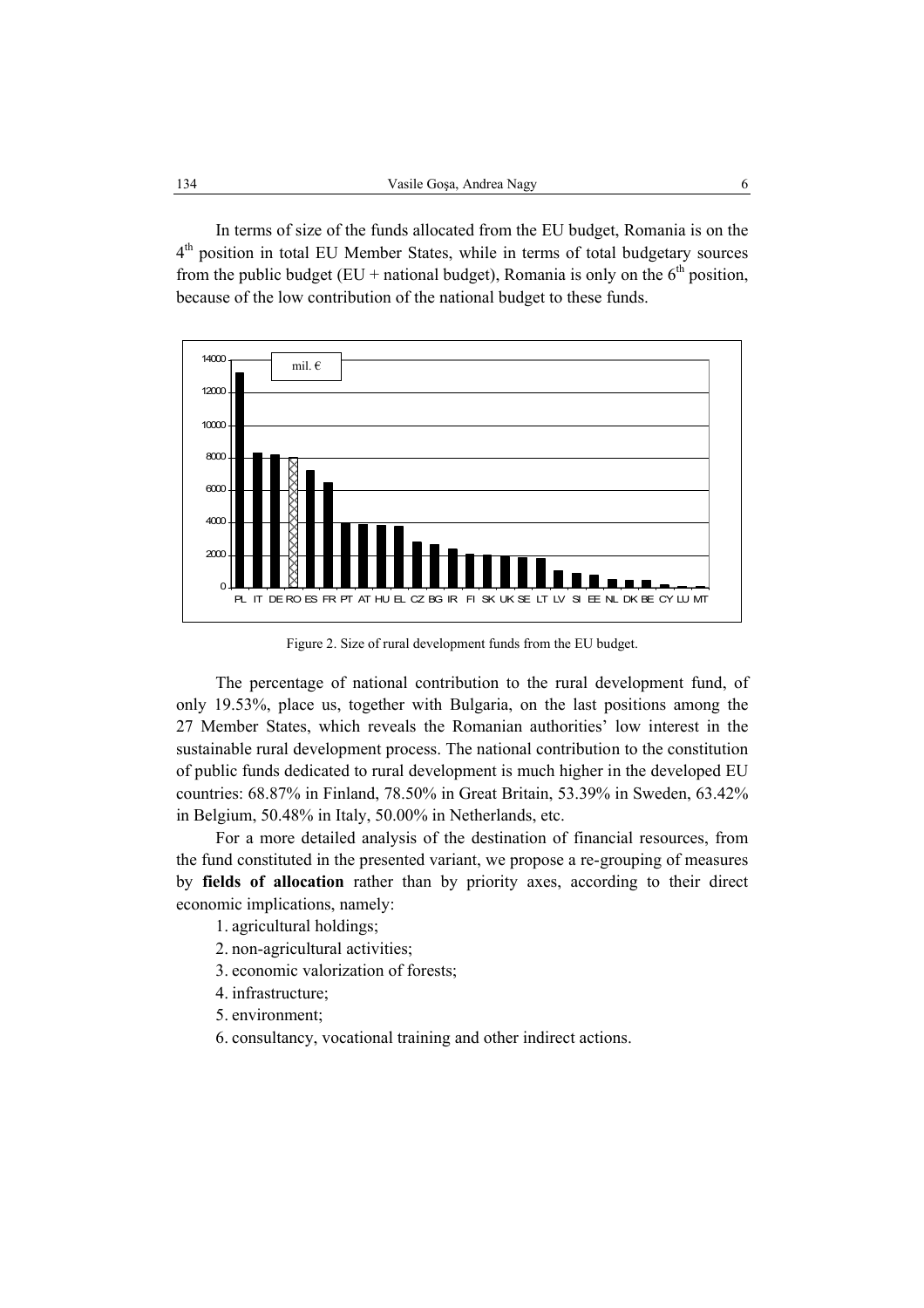|                                                 | Financial contribution - million euros |         |                 |                          | $%$ EU   |
|-------------------------------------------------|----------------------------------------|---------|-----------------|--------------------------|----------|
| Field                                           | <b>TOTAL</b>                           | EU      | <b>National</b> | Benefi-                  | of total |
|                                                 |                                        |         | <b>Budget</b>   | ciaries                  | general  |
|                                                 |                                        |         |                 |                          | EU       |
| 1. Agricultural holdings                        | 2,317.0                                | 1,174.3 | 293,6           | 849.1                    | 14.7     |
| 1.1. Modernization of agric. holdings           | 1,840.9                                | 793.4   | 198.4           | 849.1                    |          |
| 1.2. Support to semi-subsistence farming        | 476.1                                  | 380.9   | 95.2            |                          |          |
| 2. Non-agricultural activities                  | 4,136.0                                | 1,599.0 | 399.7           | 2,137.3                  | 19.9     |
| 2.1. Adding value to agricultural and forestry  | 2,708.8                                | 856.9   | 214.2           | 1,637.7                  |          |
| products                                        |                                        |         |                 |                          |          |
| 2.2. Support to business creation and deve-     | 589.9                                  | 306.7   | 76.7            | 206.5                    |          |
| lopment                                         |                                        |         |                 |                          |          |
| 2.3. Encouraging tourism activities             | 837.3                                  | 435.4   | 108.8           | 293.1                    |          |
| 3. Forestry activities                          | 624.3                                  | 346.7   | 81.0            | 196.6                    | 4.3      |
| 3.1. Improvement of the economic value of       | 360.7                                  | 158.7   | 39.7            | 162.3                    |          |
| forests                                         |                                        |         |                 |                          |          |
| 3.2. First afforestation of agric. land         | 263.6                                  | 188.0   | 41.3            | 34.3                     |          |
| 4. Infrastructure                               | 2,174.3                                | 1,617.8 | 404.4           | 152.1                    | 20.2     |
| development<br>4.1.<br>Improvement<br>and<br>of | 595.1                                  | 380.9   | 95.2            | 119.0                    |          |
| infrastructure related to development and       |                                        |         |                 |                          |          |
| adaptation of agriculture and forestry          |                                        |         |                 |                          |          |
| 4.2. Village renewal and development, impro-    | 1,579.2                                | 1,236.9 | 309.2           | 33.1                     |          |
| ving the basic services for the rural economy   |                                        |         |                 |                          |          |
| and population, putting into value the rural    |                                        |         |                 |                          |          |
| heritage                                        |                                        |         |                 |                          |          |
| 5. Environment                                  | 2,064.0                                | 1,692.4 | 371.6           | $\qquad \qquad -$        | 21.1     |
| 5.1. Support to less-favoured mountain areas    | 607.7                                  | 498.3   | 109.4           |                          |          |
| 5.2. Support for less-favoured areas, other     | 493.1                                  | 404.3   | 88.8            |                          |          |
| than the mountain areas                         |                                        |         |                 |                          |          |
| 5.3. Agro-environmental payments                | 963.2                                  | 789.8   | 173.4           |                          |          |
| 6. Other activities                             | 1,442.8                                | 1,092.0 | 272.9           | 77.9                     | 13.6     |
| 6.1. Vocational training, information and       | 119.0                                  | 95.2    | 23.8            |                          |          |
| dissemination actions                           |                                        |         |                 |                          |          |
| 6.2. Set up of young farmers                    | 337.2                                  | 269.8   | 67.4            |                          |          |
| 6.3. Establishment of producers' groups         | 138.8                                  | 111.0   | 27.8            |                          |          |
| 6.4. Providing consultancy<br>services<br>and   | 158.7                                  | 127.0   | 31.7            |                          |          |
| advisors for agriculture                        |                                        |         |                 |                          |          |
| 6.5. Leader Axis                                | 313.0                                  | 188.1   | 47.0            | 77.9                     |          |
| 6.6. Technical assistance                       | 376.1                                  | 300.9   | 75.2            | $\overline{\phantom{0}}$ |          |
| 7. Direct complementary payments                | 625.1                                  | 500.1   | 125.0           |                          | 6.2      |
| <b>GENERAL TOTAL</b>                            | 13,383.5                               | 8,022.3 | 1,948.2         | 3.413.0                  | 100.00   |

| Table 4                                                             |  |
|---------------------------------------------------------------------|--|
| Funds dedicated to rural development in Romania, by activity fields |  |

Source: Processed data – Rural development in European Union, Statistical and economic information, Directorate General for Agriculture and Rural Development, Report 2007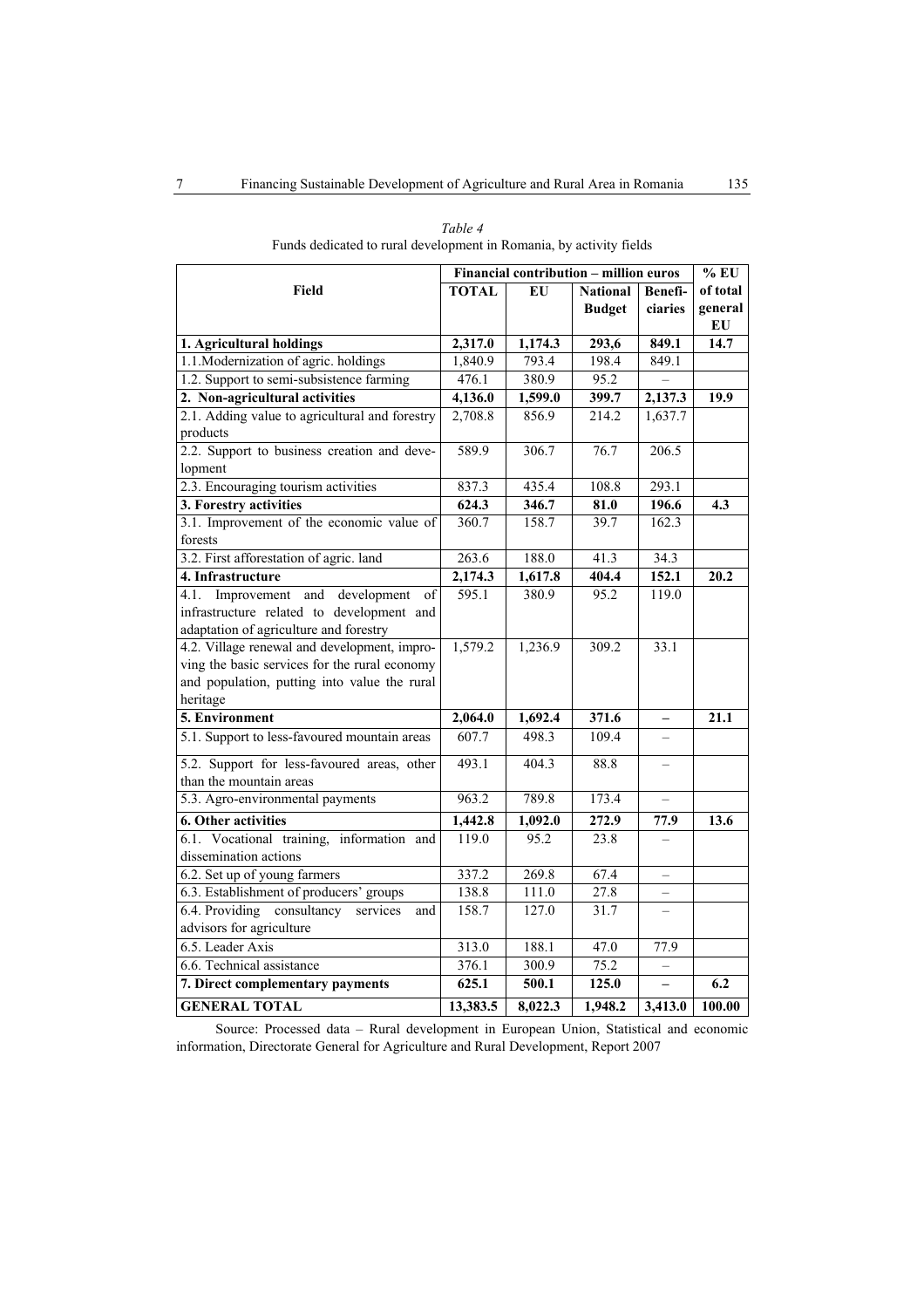

Figure 3. Share of allocations from the EU budget by activity fields.

It can be noticed that the percentage of financial resources from the EU budget dedicated to agricultural (14.7%) and non-agricultural economy (19.9%) totals 34.6% (2,773.3 million euros), *i.e.* 396,185.7 thousand euro annually in absolute value, which obviously is a too little amount for the rural economy revigoration.

The percentage of allocations from the EU budget dedicated to rural infrastructure rehabilitation, i.e. 20.2%, totaling 1,617.8 million euro, represents a significant amount, yet insufficient if we take into consideration the current condition of Romanian villages. In this field, if we also add the national budget contribution (404.4 million euro) and the beneficiaries' own contribution (152.1 million euro), we get a total value of 2174.3 million euro distributed to 15,784 rural localities (2,827 communes and 12,957 villages), with an average value of 137,753 euro by locality throughout the period 2007–2013, and an annual average value of 19,679 euro.

In terms of environment protection measures, we can notice that the percentage of allocations from the EU budget is 21.1%, summing up 1,692.4 million euro; to this value, we should add 371.6 million euro, which represent the contribution of the national budget. The low percentage of allocations dedicated to this field places us on the last position in EU, although Romania's environmental problems require special efforts to be solved. Compared to our country, Ireland allocates 80% to this field, Finland, Austria, Great Britain and Sweden more than 70%, Denmark 65%, Czech Republic 55%, France 50%, Hungary and Poland 35%.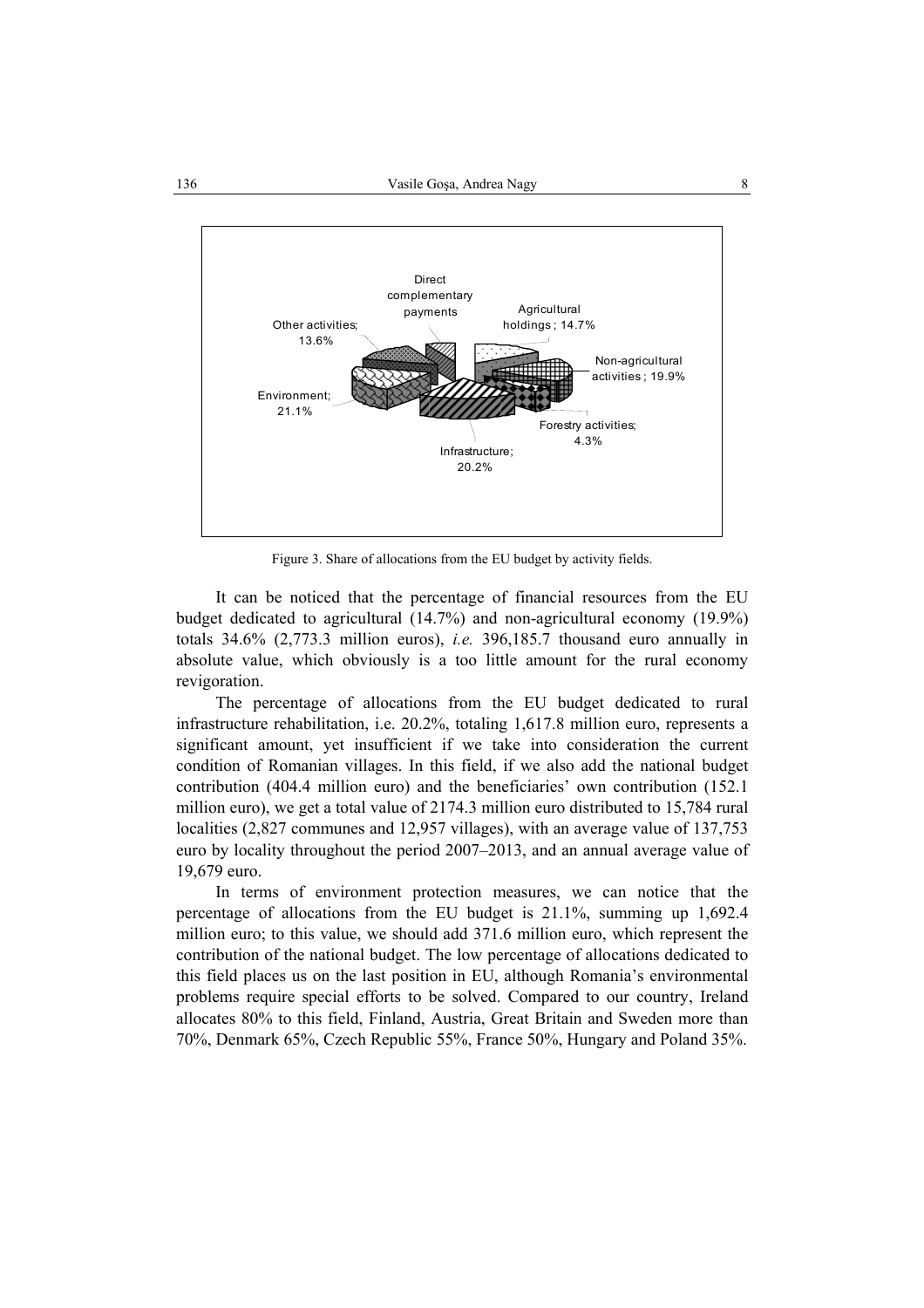The percentage of allocations from the EU budget by the activity fields specified above reveals the priority order set and agreed with by the Romanian authorities together with the EU bodies. The sustainable rural area development obviously requires much more significant financial support. The EU allocations represent only an additional support, complementary to the national support that should prevail.

The revitalization and institutionalization of rural credit and mainly of agricultural credit, in concordance with the well-known models in the advanced countries of Europe and America, should represent one of our national priorities.

### **4. Evolution of bank credit for agriculture**

During the entire period of transition, various agriculture-supporting policies were promoted, including the short-term credits for farmers, suppliers and traders depending on the agricultural activity. Most financing techniques and methods, mainly those in the period when the interest rate on credits ranged from simple, at the moment the credit was offered, to double, when the credit was paid back, proved to be inefficient and even in a strong disagreement with the market economy rules and requirements. The frequent and unpredictable interventions made by the governments on the agricultural credit market, the lack of cohesion, as a result of the absence of a policy obviously targeting the support to agriculture, made all these efforts inefficient.

Even at present, the medium- and long-term credit has been limited; only a few creditors provide credits for agricultural holdings. For very many banks, agricultural support belongs to the category of high-risk activities, due to the low lucrativeness level of this branch, to the high exposure to natural factors risks, without the necessary protection provided by the agricultural insurance system, to the main deficiencies of the agricultural market.

The overall economy and agriculture situation has improved, at some extent, in the last years, due to the establishment of viable holdings, but on the whole the rural economy is still far away from the European standards. That is why we think that the implementation of a sustainable agricultural crediting system represents an imperious objective.

 The refreshment and institutionalization of rural credit and especially of agricultural credit, in concordance with the models in the advanced countries in Europe and U.S.A. should represent one of our national priorities. If the public, EU and national resources cannot totally solve up the finance needs of agriculture and of other activities in the rural area, Romania's joining the European Union does not have to represent a reason to give up or to postpone the institutionalization of a coherent and viable agriculture crediting mechanism. We need a strong medium and long-term political volition, so as to create the necessary mechanism while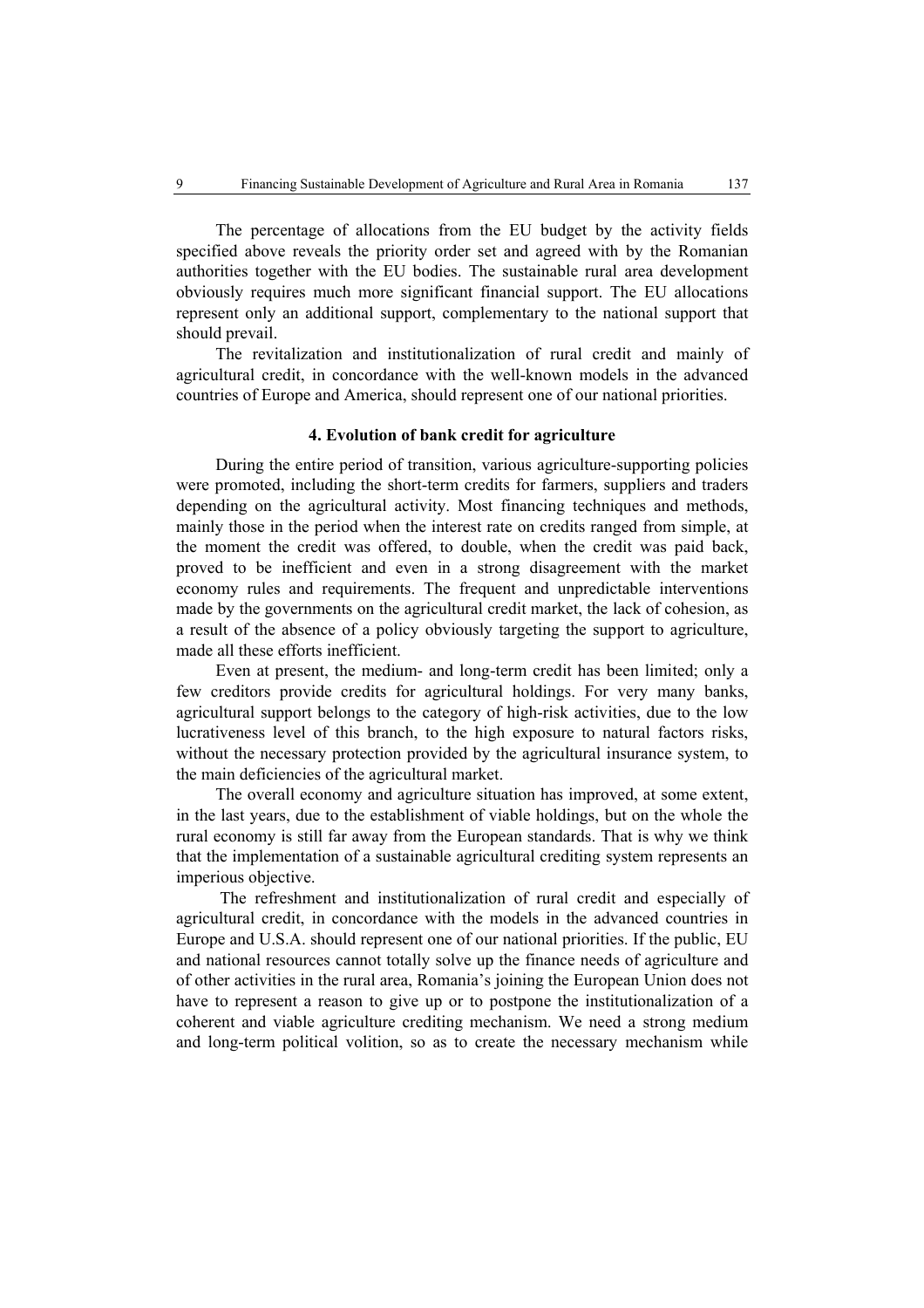respecting the internationally accepted principles, including the EU principles. Actually Romania has not only models, but also the necessary institutions to create this system. The model provided by the cooperative banks from the European countries (Raiffeisen in Germany and Austria or Robobank in Netherlands) was taken over by the United States as well, when the Farm Credit System was created; this model can be implemented in Romania, by involving the institutional system represented by credit cooperatives or by creating crediting institutions, with farmers as shareholders.

The Romanian commercial banks have been less interested in providing credits to small farmers. The agricultural production specificity, the risk associated to the agricultural production, the profit rate in agriculture, in general lower than in other fields of activity, the low individual credit value, the modest turnover of agricultural holdings, the credit guarantee modalities are factors that increase the administration cost of this credit type; all these are causes that constrain agricultural crediting process. These drawbacks can be removed only by a feasible crediting system, possible to achieve, either by the mobilization of the institutional system represented by the credit cooperatives or by the establishment of own specific institutions.

Compared to our country, Hungary, although having an agricultural area of only 5864 thousand ha (2.5 times smaller than Romania), directs 1.3 times more credits towards agriculture. If we compare to the developed EU Member States, such as France or Germany, the discrepancy is even more obvious; the level of bank credits for agriculture financing in these countries is much higher than in Romania – 40 times higher in France and 32 times higher in Germany. Spain has a similar situation, orienting 24 times more bank credits to agriculture than Romania. The comparative situation is presented in Table 5.

| <b>Countries</b> | Bank credits provided to agriculture | <b>RO:EU</b> countries |       |
|------------------|--------------------------------------|------------------------|-------|
|                  | mil. $\epsilon$                      | % of total credits     |       |
| France           | 42,100                               | 2.40                   | 1:40  |
| Germany          | 33,200                               | 1.45                   | 1:32  |
| Spain            | 25,245                               | 1.43                   | 1:24  |
| Austria          | 305                                  | 0.05                   | 1:0.3 |
| Hungary          | 1,339                                | 4.65                   | 1:1.3 |
| Lithuania        | 430                                  | 1.77                   | 1:0.4 |
| Romania          | 1,048                                | 2.25                   | 1:1   |

*Table 5*  Agriculture crediting level in Romania compared to other EU Member States (2007, end of the period)

Source: Data processed on the basis of the reports of the National Banks in these countries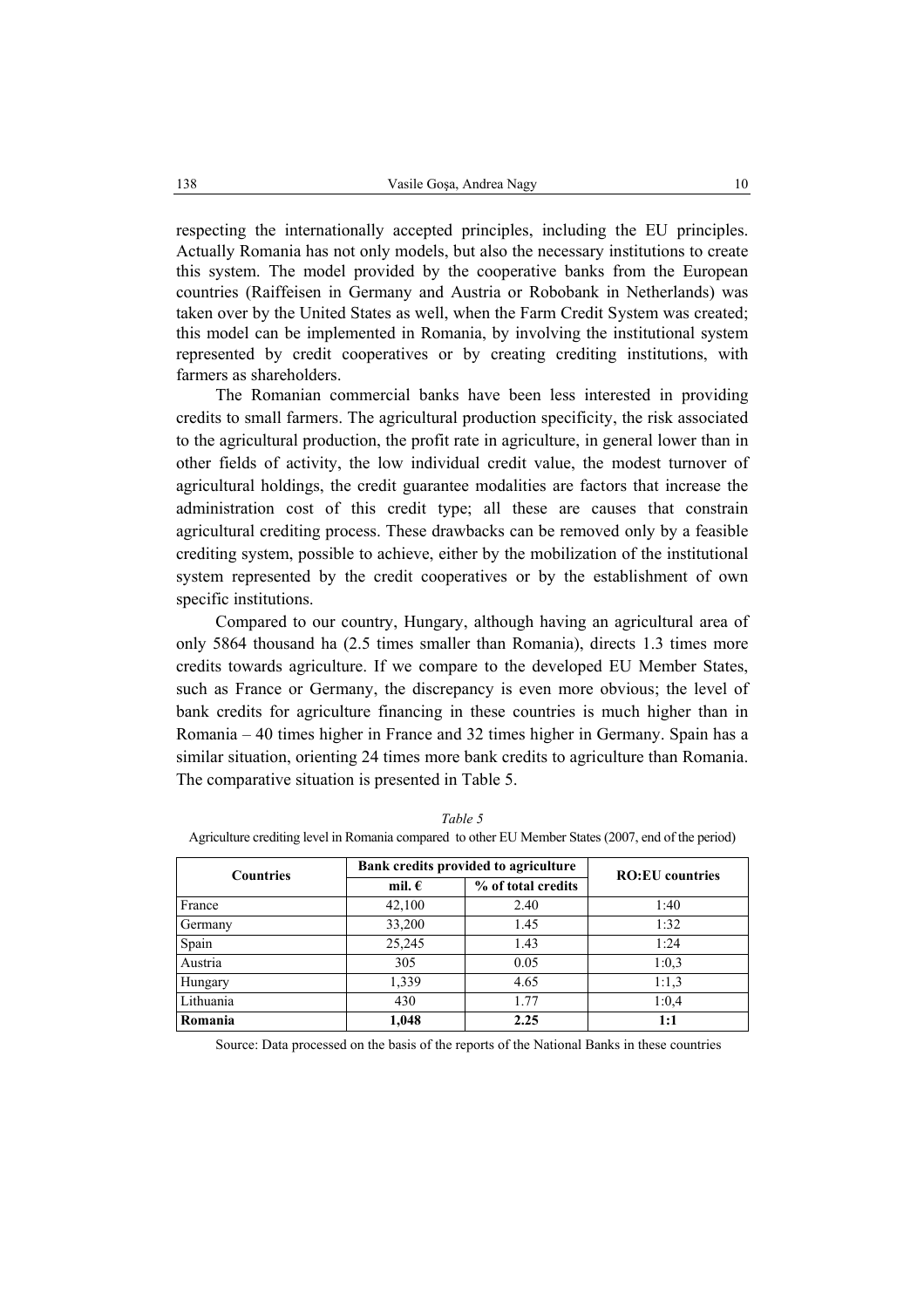The credits provided to agriculture, in absolute value, in Austria or Lithuania, are much lower than in Romania, but we should specify that the agricultural area of these two countries accounts for only 20% of Romania's agricultural area. The analysis of the agricultural credit level according to global sums in absolute values does not create a real picture of the differences existing between different states. That is why we shall investigate the banking credits that have been provided by relating them to a common unit (we consider that the agricultural hectare represents such a unit), which should allow for a suggestive comparison between countries (Table 6).

| <b>Countries</b> | Agricultural area<br>(thousand ha) | <b>Total bank credits</b><br>for agriculture<br>(mil. $\epsilon$ ) | <b>Bank credits</b><br>per ha $(E/ha)$ | <b>RO:EU</b><br>countries |
|------------------|------------------------------------|--------------------------------------------------------------------|----------------------------------------|---------------------------|
| France           | 29,569                             | 42,100                                                             | 1,424                                  | 1:20                      |
| Germany          | 17,030                             | 33,200                                                             | 1,950                                  | 1:27                      |
| Spain            | 29,030                             | 25,245                                                             | 870                                    | 1:12                      |
| Austria          | 3,263                              | 305                                                                | 93                                     | 1:1.3                     |
| Hungary          | 5,864                              | 1,339                                                              | 228                                    | 1:3                       |
| Lithuania        | 2,837                              | 430                                                                | 141                                    | 1:2                       |
| Romania          | 14,513                             | 1,048                                                              | 72                                     | 1:1                       |

*Table 6*  Bank credits provided to agriculture in some of the EU Member States in 2007

Source: our own calculations

Romania is placed on the last position among all the investigated countries, with 72 €/ha. Compared to Romania, Lithuania's agricultural support under the form of bank credits is twice as high, Hungary 3 times as high; 12 times more credits are provided per agricultural ha in Spain, 20 times more in France and 27 times more in Germany. And if we take into consideration that we face the competition of these countries on a common market, the results are obvious.

### **5. Conclusions**

Following the analysis of the main finance sources, estimating the prospective evolution of the financial allocations for agriculture and rural development, we can expect a real increase of these; at the same time, we can notice that the financial resources are not sufficient to bridge up the gaps between Romania and the other EU Member States.

Considering the current level of development and capitalization of the Romanian agricultural holdings, on one hand, and the competition on the free market, on the other hand, which imposes a direct confrontation with the much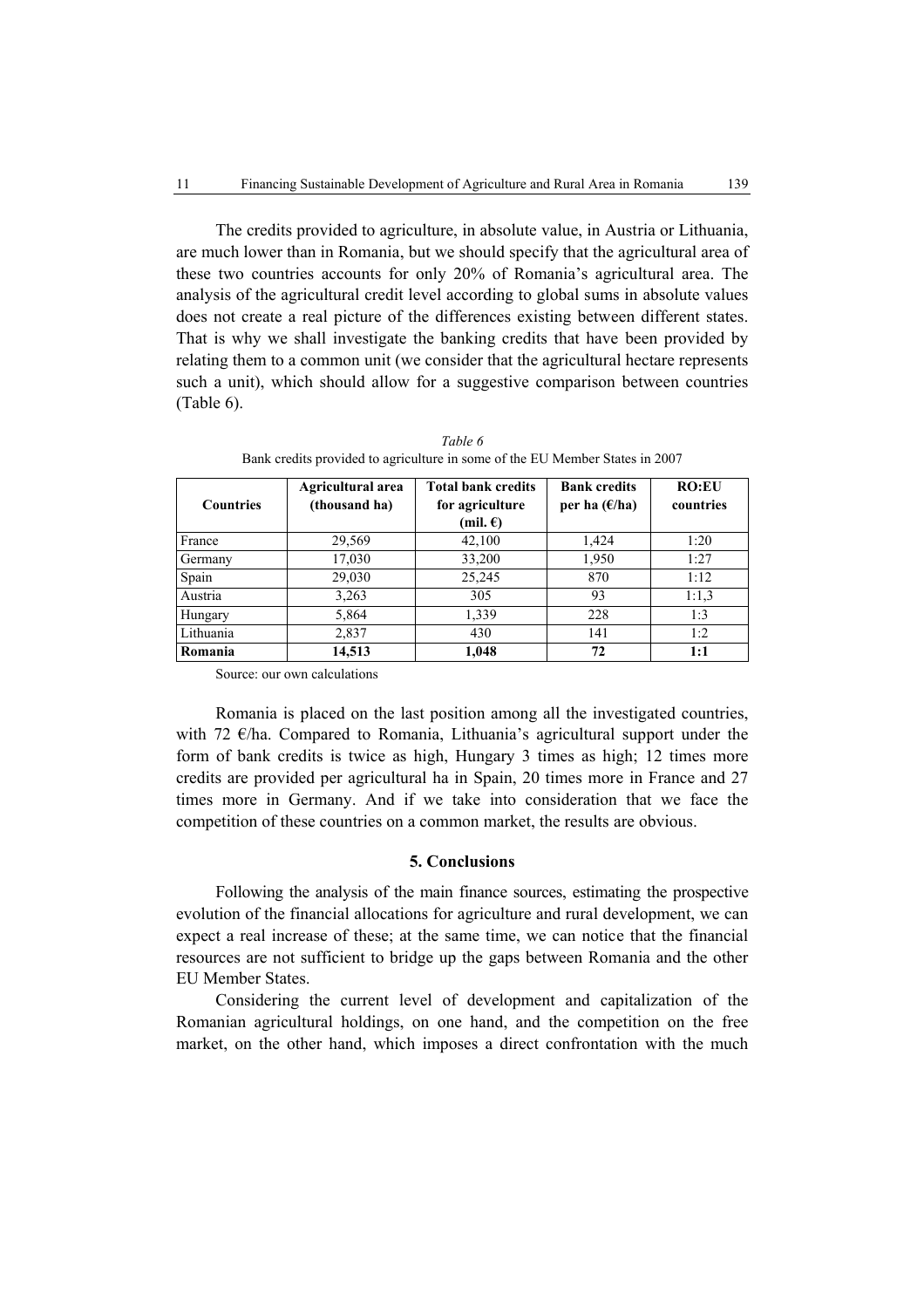better positioned European partners, in terms of endowments and also of financial resources, we should take notice of these discrepancies and take action in order to reduce these gaps.

The estimations regarding the future agricultural finance possibilities, which are made on the basis of the evolution of credits and non-refundable allocations, reveal the following (Table 7):

|                                                  | 2006  | <b>Estimated</b> |       |  |
|--------------------------------------------------|-------|------------------|-------|--|
|                                                  |       | 2007             | 2013  |  |
| Credits $-$ mil. $\epsilon$                      | 787   | 1,048            | 1,782 |  |
| Subsidies (direct payments) – mil. $\epsilon$    | 535   | 1,163            | 1,914 |  |
| Allocations from the rural development           | 37    | 210              | 210   |  |
| fund (yearly average) – mil. $\epsilon$          |       |                  |       |  |
| $TOTAL - mil. \epsilon$                          | 1,359 | 2,421            | 3,906 |  |
| - per 1 ha agricultural land $-\epsilon/\hbar a$ | 92    | 164              | 265   |  |
| - per 1 ha agricultural land $-\epsilon$ /ha     | 144   | 257              | 415   |  |
| - per agricultural holding $-\epsilon$ /holding  | 319   | 569              | 918   |  |

*Table 7*  Estimations concerning the annual level of agricultural financing

Note: for credits, an increase of 10% annually, compared to 2007, was estimated Agricultural area: 14,741.2 thousand ha Arable: 9,420.2 thousand ha Agricultural holdings: 4,256,152

The agriculture financing level of 265  $\epsilon$ /ha proves to be totally inefficient if we take into consideration the financial support received by the other countries, as presented in this study. Because the level of subsidies cannot be easily changed any more, we should act in the direction of agricultural credit development by its institutionalization under a banking system belonging to farmers, as we have specified above, as the only variant that depends on the Romanian authorities' attitude.

The reference yield level on which the allocation of direct payments for agriculture is based represents another problem that is to be solved up in the situation of the renegotiations taking place at the European Union level, on the occasion of the Common Agricultural Policy readjustment.

The increase of national contribution in the total public funds for rural development, which currently places Romania on the last position in EU, together with Bulgaria, by a readjustment of the national priorities and of the national budgetary policy, is also a problem that has to be solved up.